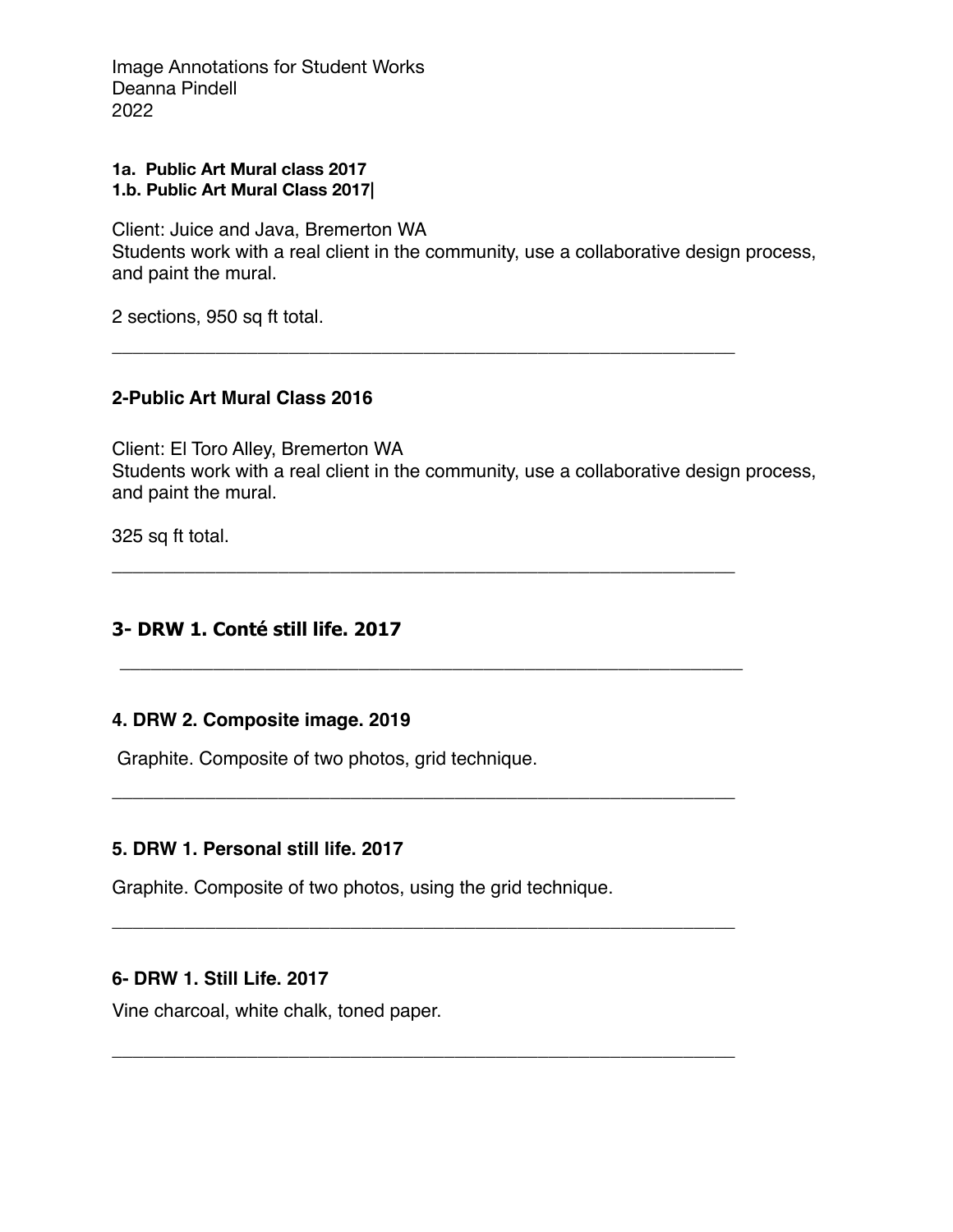Image Annotations for Student Works Deanna Pindell 2022

### **7- DRW 1. Personal still life. 2016**

Charcoal study from still-life with full value scale, composition and perspective. Final assignment.

\_\_\_\_\_\_\_\_\_\_\_\_\_\_\_\_\_\_\_\_\_\_\_\_\_\_\_\_\_\_\_\_\_\_\_\_\_\_\_\_\_\_\_\_\_\_\_\_\_\_\_\_\_\_\_\_\_\_\_\_

\_\_\_\_\_\_\_\_\_\_\_\_\_\_\_\_\_\_\_\_\_\_\_\_\_\_\_\_\_\_\_\_\_\_\_\_\_\_\_\_\_\_\_\_\_\_\_\_\_\_\_\_\_\_\_\_\_\_\_\_

## **8- DRW 1. Personal still life. 2017**

Mixed media study from still-life with full value scale, composition and perspective. Final assignment.

## **9- DRW 2. Still Life 2019**

Full value scale on toned paper. Student learned to set up still-lives at home with lighting. Final assignment.

### **10- DRW 1. Five-pt Perspective. 2017**

Graphite and ink perspective fantasy using five point perspective. Subject: Spaceship console.

\_\_\_\_\_\_\_\_\_\_\_\_\_\_\_\_\_\_\_\_\_\_\_\_\_\_\_\_\_\_\_\_\_\_\_\_\_\_\_\_\_\_\_\_\_\_\_\_\_\_\_\_\_\_\_\_\_\_\_\_

\_\_\_\_\_\_\_\_\_\_\_\_\_\_\_\_\_\_\_\_\_\_\_\_\_\_\_\_\_\_\_\_\_\_\_\_\_\_\_\_\_\_\_\_\_\_\_\_\_\_\_\_\_\_\_\_\_\_\_\_

\_\_\_\_\_\_\_\_\_\_\_\_\_\_\_\_\_\_\_\_\_\_\_\_\_\_\_\_\_\_\_\_\_\_\_\_\_\_\_\_\_\_\_\_\_\_\_\_\_\_\_\_\_\_\_\_\_\_\_\_

\_\_\_\_\_\_\_\_\_\_\_\_\_\_\_\_\_\_\_\_\_\_\_\_\_\_\_\_\_\_\_\_\_\_\_\_\_\_\_\_\_\_\_\_\_\_\_\_\_\_\_\_\_\_\_\_\_\_\_\_

### **11- DRW 1. Interior Perspective. 2019**

Graphite and ink. Interior architectural perspective: kitchen

## **12- DRW 1. Perspective Fantasy. 2022**

Graphite. Fantasy demonstrating one-point perspective, inspired by Escher's work.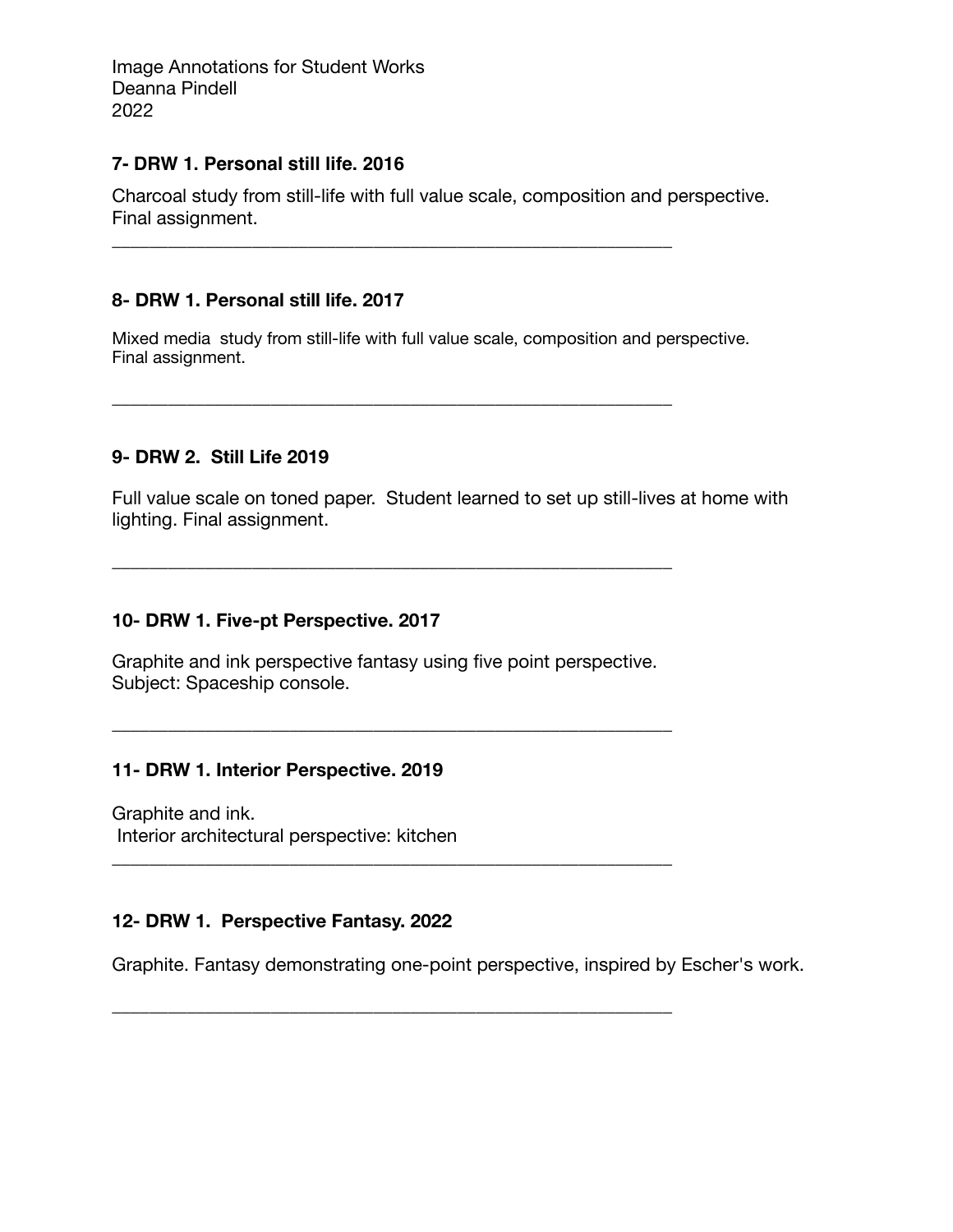## **13- DRW 2. Skeleton studies. 2018**

In class-work studying skeletal anatomy in preparation for life-drawing.

\_\_\_\_\_\_\_\_\_\_\_\_\_\_\_\_\_\_\_\_\_\_\_\_\_\_\_\_\_\_\_\_\_\_\_\_\_\_\_\_\_\_\_\_\_\_\_\_\_\_\_\_\_\_\_\_\_\_\_\_

\_\_\_\_\_\_\_\_\_\_\_\_\_\_\_\_\_\_\_\_\_\_\_\_\_\_\_\_\_\_\_\_\_\_\_\_\_\_\_\_\_\_\_\_\_\_\_\_\_\_\_\_\_\_\_\_\_\_\_\_

\_\_\_\_\_\_\_\_\_\_\_\_\_\_\_\_\_\_\_\_\_\_\_\_\_\_\_\_\_\_\_\_\_\_\_\_\_\_\_\_\_\_\_\_\_\_\_\_\_\_\_\_\_\_\_\_\_\_\_\_

\_\_\_\_\_\_\_\_\_\_\_\_\_\_\_\_\_\_\_\_\_\_\_\_\_\_\_\_\_\_\_\_\_\_\_\_\_\_\_\_\_\_\_\_\_\_\_\_\_\_\_\_\_\_\_\_\_\_\_\_

\_\_\_\_\_\_\_\_\_\_\_\_\_\_\_\_\_\_\_\_\_\_\_\_\_\_\_\_\_\_\_\_\_\_\_\_\_\_\_\_\_\_\_\_\_\_\_\_\_\_\_\_\_\_\_\_\_\_\_\_

# **14- DRW 1. Head studies. 2019.**

## **15- DRW 2. Hand studies. 2019**

Five studies of student's own hand an including value-scale for reference.

## **16- DES 1. Grid, textures, values. 2015**

Begin with a photograph and uses a grid technique. Optical values, Mixed media

## **17- DRW 1. Composite Image. 2019**

Composite image from two or more photos. Full value scale, graphite.

\_\_\_\_\_\_\_\_\_\_\_\_\_\_\_\_\_\_\_\_\_\_\_\_\_\_\_\_\_\_\_\_\_\_\_\_\_\_\_\_\_\_\_\_\_\_\_\_\_\_\_\_\_\_\_\_\_\_\_\_

**\_\_\_\_\_\_\_\_\_\_\_\_\_\_\_\_\_\_\_\_\_\_\_\_\_\_\_\_\_**\_\_\_\_\_\_\_\_\_\_\_\_\_\_\_\_\_\_\_\_\_\_\_\_\_\_\_\_\_\_\_

\_\_\_\_\_\_\_\_\_\_\_\_\_\_\_\_\_\_\_\_\_\_\_\_\_\_\_\_\_\_\_\_\_\_\_\_\_\_\_\_\_\_\_\_\_\_\_\_\_\_\_\_\_\_\_\_\_\_\_\_

\_\_\_\_\_\_\_\_\_\_\_\_\_\_\_\_\_\_\_\_\_\_\_\_\_\_\_\_\_\_\_\_\_\_\_\_\_\_\_\_\_\_\_\_\_\_\_\_\_\_\_\_\_\_\_\_\_\_\_\_

\_\_\_\_\_\_\_\_\_\_\_\_\_\_\_\_\_\_\_\_\_\_\_\_\_\_\_\_\_\_\_\_\_\_\_\_\_\_\_\_\_\_\_\_\_\_\_\_\_\_\_\_\_\_\_\_\_\_\_\_

#### **18- DRW. 2. Portrait. 2018**

#### **19- DRW 2. Portrait. 2019**

## **20- DRW Color. Self Portrait 2018**

Color & Form in Drawing, at Peninsula College. Color Pencils. Final project.

## **21- SCU 1. Portrait Head. 2018**

Working from a live model. Clay. Additive process.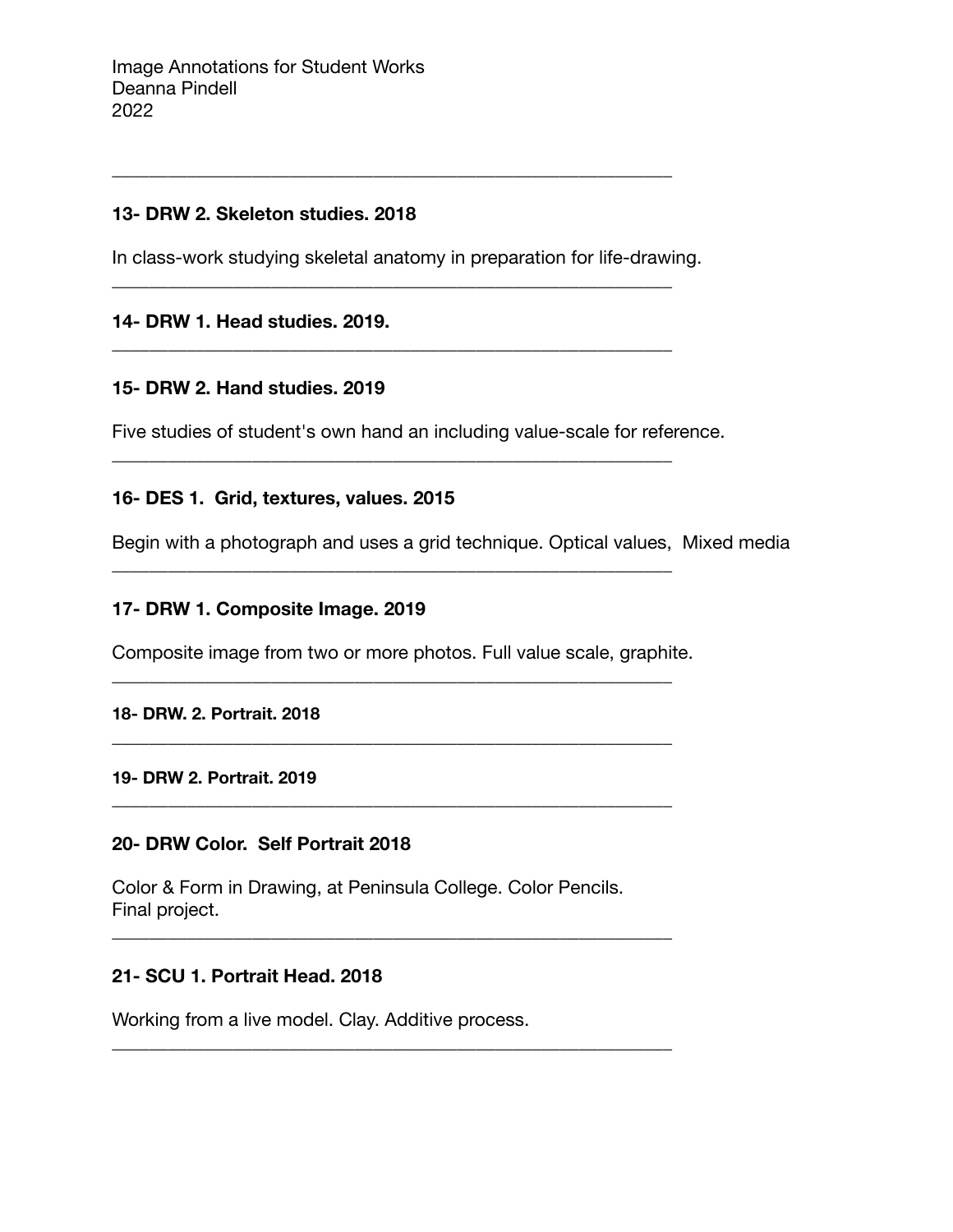#### **22- SCU 1. Portrait Head. 2018**

Working from a live model. Clay. Additive process.

\_\_\_\_\_\_\_\_\_\_\_\_\_\_\_\_\_\_\_\_\_\_\_\_\_\_\_\_\_\_\_\_\_\_\_\_\_\_\_\_\_\_\_\_\_\_\_\_\_\_\_\_\_\_\_\_\_\_\_\_\_\_\_\_\_

\_\_\_\_\_\_\_\_\_\_\_\_\_\_\_\_\_\_\_\_\_\_\_\_\_\_\_\_\_\_\_\_\_\_\_\_\_\_\_\_\_\_\_\_\_\_\_\_\_\_\_\_\_\_\_\_\_\_\_\_

\_\_\_\_\_\_\_\_\_\_\_\_\_\_\_\_\_\_\_\_\_\_\_\_\_\_\_\_\_\_\_\_\_\_\_\_\_\_\_\_\_\_\_\_\_\_\_\_\_\_\_\_\_\_\_\_\_\_\_\_

\_\_\_\_\_\_\_\_\_\_\_\_\_\_\_\_\_\_\_\_\_\_\_\_\_\_\_\_\_\_\_\_\_\_\_\_\_\_\_\_\_\_\_\_\_\_\_\_\_\_\_\_\_\_\_\_\_\_\_\_

\_\_\_\_\_\_\_\_\_\_\_\_\_\_\_\_\_\_\_\_\_\_\_\_\_\_\_\_\_\_\_\_\_\_\_\_\_\_\_\_\_\_\_\_\_\_\_\_\_\_\_\_\_\_\_\_\_\_\_\_

\_\_\_\_\_\_\_\_\_\_\_\_\_\_\_\_\_\_\_\_\_\_\_\_\_\_\_\_\_\_\_\_\_\_\_\_\_\_\_\_\_\_\_\_\_\_\_\_\_\_\_\_\_\_\_\_\_\_\_\_

\_\_\_\_\_\_\_\_\_\_\_\_\_\_\_\_\_\_\_\_\_\_\_\_\_\_\_\_\_\_\_\_\_\_\_\_\_\_\_\_\_\_\_\_\_\_\_\_\_\_\_\_\_\_\_\_\_\_\_\_

### **23- SCU 1. Portrait head. 2018**

Working from a live model. Clay. Additive process.

#### **24- SCU 1. Kinetic Cardboard. 2018**

Create a kinetic sculpture that has at least two types of movement, using only cardboard.

Arms and legs pivot, heart beats in and out.

#### **25- SCU 1. Kinetic Cardboard. 2018**

Create a kinetic sculpture that has at least two types of movement, using only cardboard.

Windmill turns, causing a saw to move which cuts "logs".

#### **26- SCU 2. Mold-making. 2018**

Multiple types of mold-making materials, casting materials, and techniques.

The samples were mounted to create an art-book for presentation of assignment.

#### **27- FNDTN. Art in Nature 2017**

Grass clippings and flower petals. Project: create an outdoor sculpture with natural materials responding to place. Studio Foundations, UW Tacoma.

#### **28- SCU 1. Interactive sculpture 2018**

 Each "letter" is an envelope with pull-out tabs, which can all be pulled out of the mailbox with flag.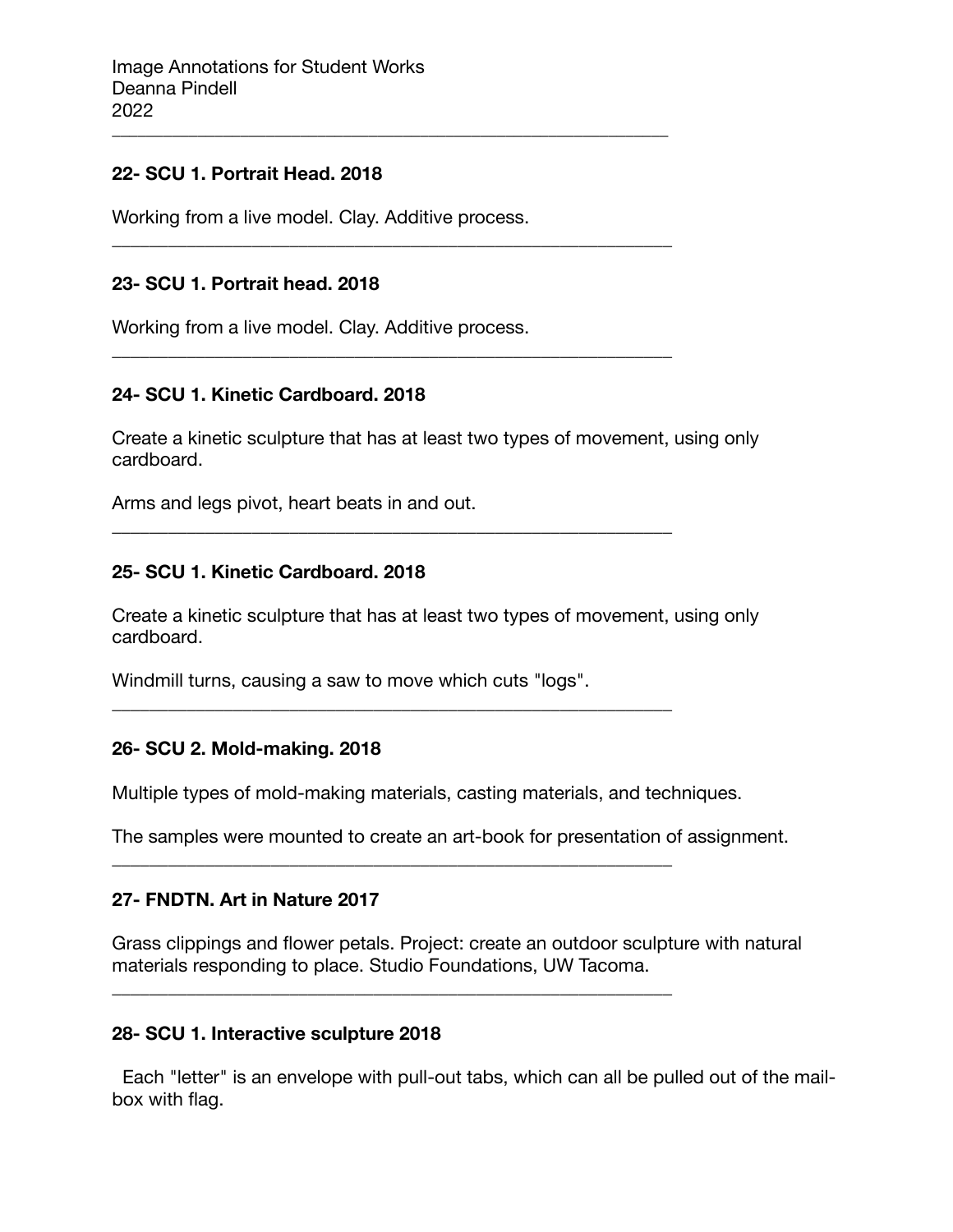### **29- DES 1. Scale Collage. 2021**

Collage demonstrating the use of "scale" as a formal element.

\_\_\_\_\_\_\_\_\_\_\_\_\_\_\_\_\_\_\_\_\_\_\_\_\_\_\_\_\_\_\_\_\_\_\_\_\_\_\_\_\_\_\_\_\_\_\_\_\_\_\_\_\_\_\_\_\_\_\_\_

\_\_\_\_\_\_\_\_\_\_\_\_\_\_\_\_\_\_\_\_\_\_\_\_\_\_\_\_\_\_\_\_\_\_\_\_\_\_\_\_\_\_\_\_\_\_\_\_\_\_\_\_\_\_\_\_\_\_\_\_

\_\_\_\_\_\_\_\_\_\_\_\_\_\_\_\_\_\_\_\_\_\_\_\_\_\_\_\_\_\_\_\_\_\_\_\_\_\_\_\_\_\_\_\_\_\_\_\_\_\_\_\_\_\_\_\_\_\_\_\_

\_\_\_\_\_\_\_\_\_\_\_\_\_\_\_\_\_\_\_\_\_\_\_\_\_\_\_\_\_\_\_\_\_\_\_\_\_\_\_\_\_\_\_\_\_\_\_\_\_\_\_\_\_\_\_\_\_\_\_\_

\_\_\_\_\_\_\_\_\_\_\_\_\_\_\_\_\_\_\_\_\_\_\_\_\_\_\_\_\_\_\_\_\_\_\_\_\_\_\_\_\_\_\_\_\_\_\_\_\_\_\_\_\_\_\_\_\_\_\_\_

\_\_\_\_\_\_\_\_\_\_\_\_\_\_\_\_\_\_\_\_\_\_\_\_\_\_\_\_\_\_\_\_\_\_\_\_\_\_\_\_\_\_\_\_\_\_\_\_\_\_\_\_\_\_\_\_\_\_\_\_

\_\_\_\_\_\_\_\_\_\_\_\_\_\_\_\_\_\_\_\_\_\_\_\_\_\_\_\_\_\_\_\_\_\_\_\_\_\_\_\_\_\_\_\_\_\_\_\_\_\_\_\_\_\_\_\_\_\_\_\_

#### **30- DES 1. Golden Ratio Collage 2020**

Emphasizing the Golden Ratio as a formal element in the design composition.

#### **31- DES 1. Final collage. 2021**

Final project, demonstrating understanding of all of the elements and principles of design.

Prompt: "A vision for my Future"

#### **32- Cultural Identity & Art. Collage. 2017**

Interdisciplinary class investigates personal cultural heritage and social issues such as racism and internalized oppression, using a range of art media and technique. UW Tacoma

#### **33- Cultural Identity & Art. Collage. 2017**

Interdisciplinary class investigates personal cultural heritage and social issues such as racism and internalized oppression, using a range of art media and technique. UW Tacoma

#### **34- MURAL. Individual mural. 2016**

Before the old Art building was demolished, students were able to paint an individual mural on campus as well as participate in the group collaborative mural Public Art Mural class. OC Tara Kirkendal.